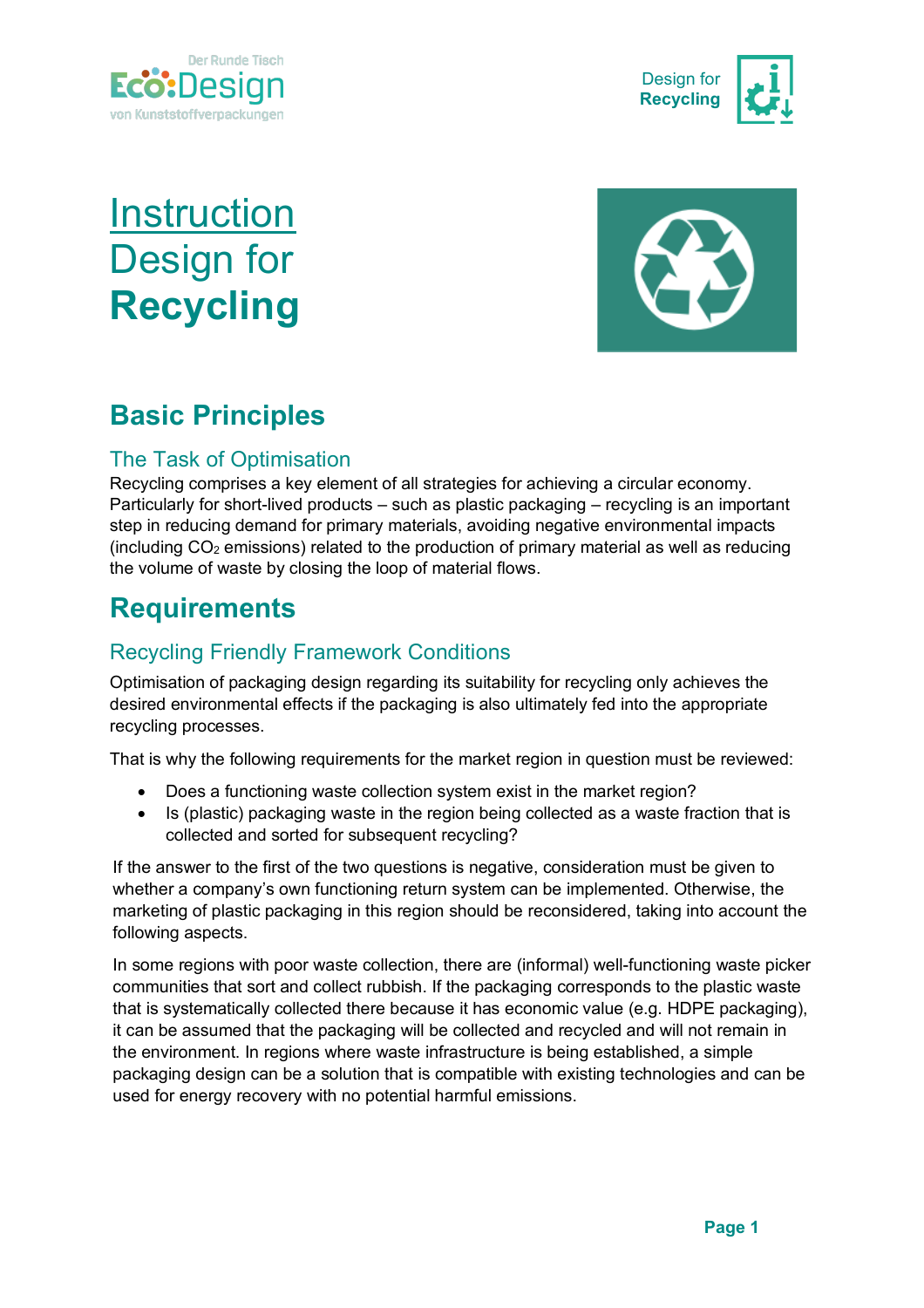





From an ecological perspective, it can be concluded that *recycling of plastic packaging can be regarded as successful when most of the materials are being converted into secondary materials that are used in the production of new products*.

Thus, recyclability is not a static technical characteristic of packaging, but instead closely linked to existing collection, sorting and recycling technology.

In order to ensure the recyclability of packaging, it is necessary either to have in-depth knowledge of collection, sorting and recycling technologies and to know the market for secondary materials in the affected region or to use appropriate (region-specific) recycling tools and guidelines.

# **Optimisation Approaches**

Regardless of the need to take into consideration regional infrastructure and conditions, the following aspects should always be taken into account in a "design for high-quality recycling" as they can have a significant impact on the recyclability of packaging.

#### Optimisations at System Level

**Implementation of a packaging-specific return system**: A separate collection/return system for particular types of packaging, either at company level or at the level of a packaging sector, resulting in adequate collection of similar kinds of packaging, make it possible to use very specific recycling technologies. As a rule, this leads to a significantly higher recycling rate and, in particular, to clearly better defined quality and, consequently, better sales potential of the recycling materials.

The European model for collecting and recycling PET beverage bottles via deposit systems etc. is an example of a well-functioning closed loop system of packaging materials.

### Optimisations at Packaging Level

**Making plastic packaging identifiable as such**: In order to make recycling possible, it is crucial that consumers properly dispose of plastic packaging. In order to do this, consumers must be able to recognise plastic packaging as such. If plastic consumer packs are not readily distinguishable from other forms of packaging made of other materials, these may enter the wrong waste stream.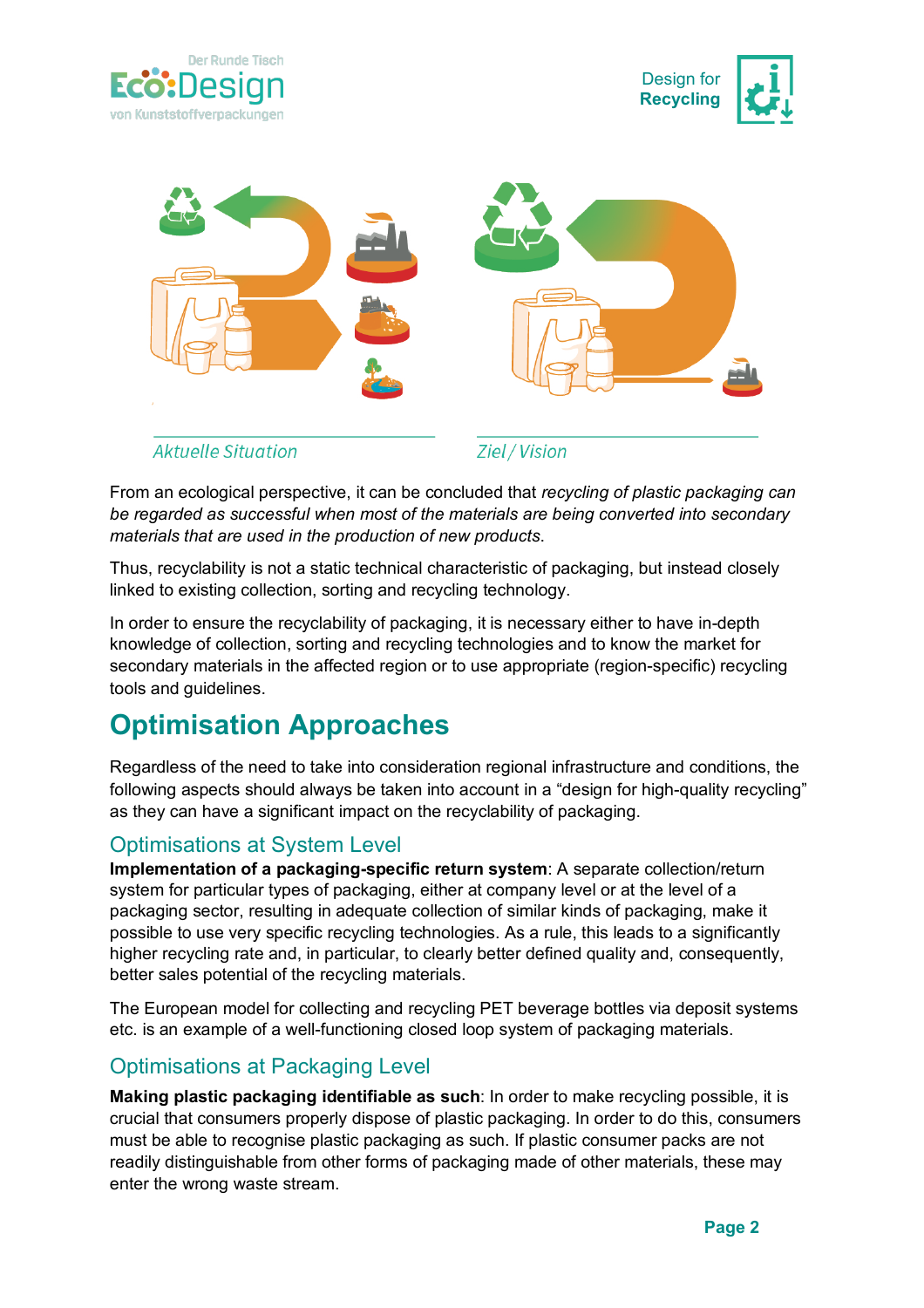



One example is plastic cups with a paper-like surface, which fail to enter the plastic recycling loop because they are disposed of as waste paper.

#### **Avoiding material combinations which make orderly sorting more difficult**:

Combinations of plastic and other types of material (paper, cardboard, metal, ...) should be avoided, especially if they cannot be easily separated by consumers or when being sorted or shredded. If two packaging components cannot be separated and these components are correctly identified during sorting (such as plastic + paper/cardboard, metal ...), the entire package may not be recyclable. Fillers that alter the density of the polymeric material can also hinder proper sorting/recycling.

**Selecting polymers**: Selecting one of the following (from most packaging types) polymers that are easy to recycle increases the likelihood that the packaging material is recycling ready in most regions: PE-HD, PE-LD, PP and – for soft drink bottles – PET. For other polymers, a specific assessment of the kind and function of the packaging and the existing secondary material flows in the particular region must be carried out.

**Minimising the number of polymers**: Minimising the number of polymers used in packaging increases recyclability. If functionally feasible, only one polymer type should be used for the entire package. If this is not possible:

- Reduce the number of different polymers as much as possible.
- Make sure that different types of polymers can easily be separated.
	- $\circ$  If combinations of different polymers are unavoidable, try using materials of different densities to facilitate separation.
	- o Make sure that components can be easily separated, for example, that shredding leads to separation of various polymer materials.
- If PET recycling is likely for the specific type of packaging, do not use combinations of different types of PET (PET-G and PET-A) as they are not compatible for recycling.
- Avoid using composites made of incompatible polymers (recyclable exceptions are PP/PE composites with an EVOH or PVDC barrier).

**Minimising the use of pigments in plastic packaging**: Unpigmented polymers are more valuable than pigmented ones as recycling material. In other words, plastics without pigments should be used to the greatest extent possible. Carbon black should be completely avoided because its use prevents proper sorting or the recycling material is processed to the point where it has only limited use in very restricted low-price applications.

**Minimising the contamination of secondary materials**: The carryover of functional additives, glues, print dyes and coatings can lead to problems in the reuse of secondary materials. Consequently, such carryover should be avoided, for instance by assisting the separability of printing inks and inks or printed components during recycling (shredding, friction washing, filtration etc.).

**Avoiding packaging involving very small components**: Excessively intricate designs should be avoided if this is compatible with the purpose of the packaging. Packaging elements <2 cm are typically removed and not recycled. However, this does not mean that packaging should be oversized.

**Ensuring that complete emptying of packaging is possible**: Residual quantities remaining in the packaging can hinder collection and sorting and lead to disruptive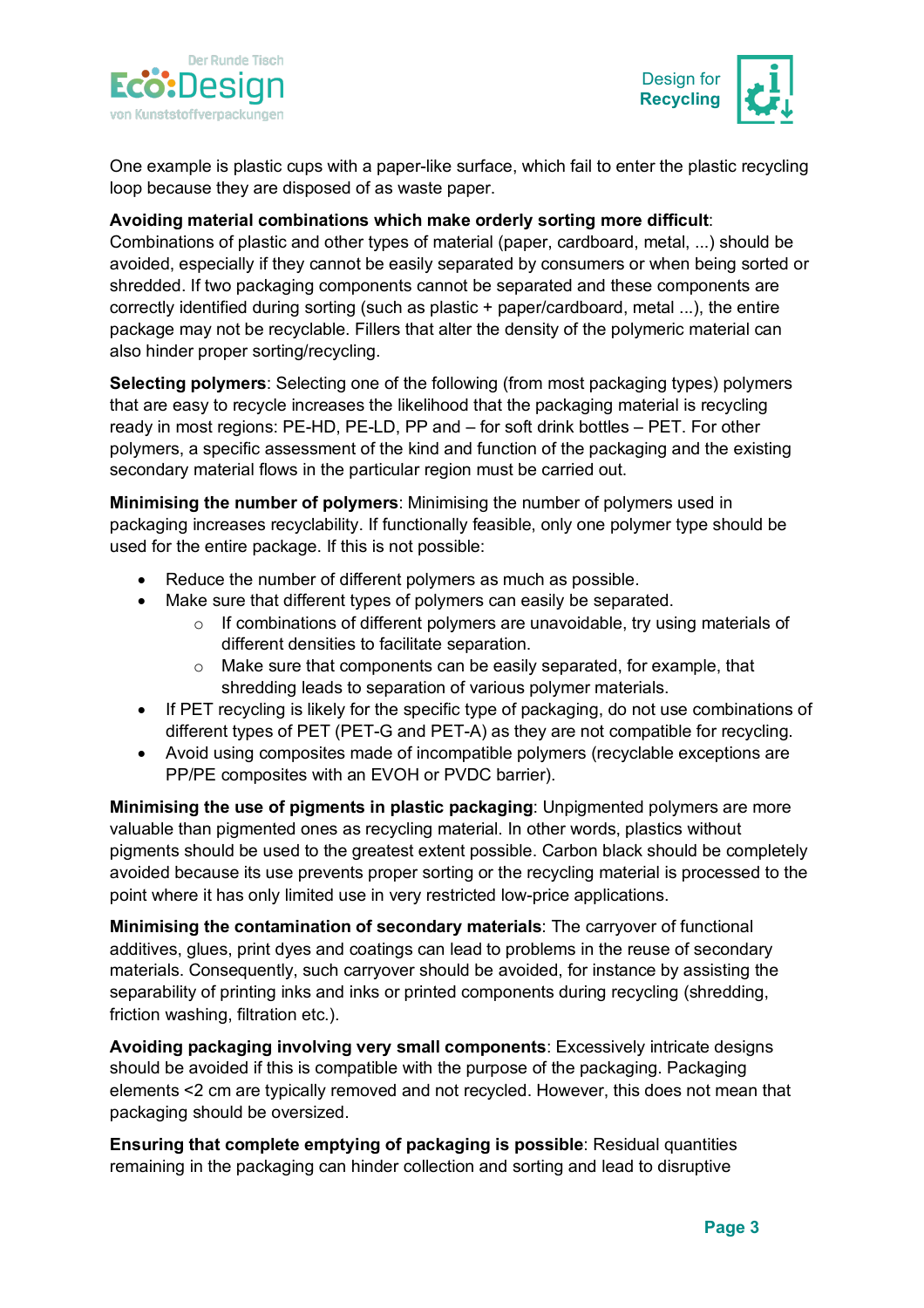



contamination in the recycling process. For this reason, packaging should be designed so that it can be completely emptied.

# **Limits of Optimising Recyclability**

### Implementing Functional Key Requirements

As part of "design for recycling" optimisation, it must be ensured that functional key requirements (protection of packaged goods, information, marketing and logistics) are fulfilled at the level previously defined for the packaging project by all modified or newly developed packaging options.

Contrary to this basic premise, it may be useful to examine whether one or more of the core requirements can be modified if attempts to optimise the recyclability of the packaging under given limits do not lead to a satisfactory result. Such review and, if necessary, modification of core requirements must, however, be carried out in an orderly process, because the key requirements regularly play a role in other parallel optimisation processes of the entire packaging project, such as in logistics optimisation.

#### No Impairment of Resource Efficiency

If optimisation of the packaging for recycling is only possible by using relevant quantities of additional material (e.g. because only this ensures necessary barrier functions), this can lead to unintended environmental effects. Consequently, in such cases, critical review of optimisation is necessary. For this purpose, the following questions can be asked:

- What effort is required in order to optimise packaging for recycling?
- How much (environmental benefit) is achieved through recycling?
- What is the relative cost for maximum (material) reduction of packaging?

In an initial simplified test, the cumulative energy demand (CED) of packaging optimised for recycling less the CED of the secondary material recovered through recycling can be compared with the CED of packaging with minimised material usage. A realistic recycling rate should be used (e.g. 60 to 70 per cent).

Even in situations where it cannot be guaranteed that plastic packaging put into circulation will be completely recycled, in accordance with the concept of resource protection – in addition to design for high-quality recycling – the Eco design strategy elements "Design for Optimised Resource Use" should also be checked.

### Facilitating the Use of Residual Materials for Energy

Depending on the efficiency of the sorting and recycling infrastructure in the particular delivery/disposal region, significant amounts of sorting and recycling residues may occur, even if the packaging itself is in principle easy to recycle. In the interest of resource conservation, packaging should consequently be designed in such a way that the highest possible proportion of the energy input bound in it can be recovered through thermal utilisation of such residual fractions. In keeping with this, the energy expenditure from the production of the packaging material should, if possible, not be too far above the calorific value of these materials, which is the decisive factor in thermal utilisation.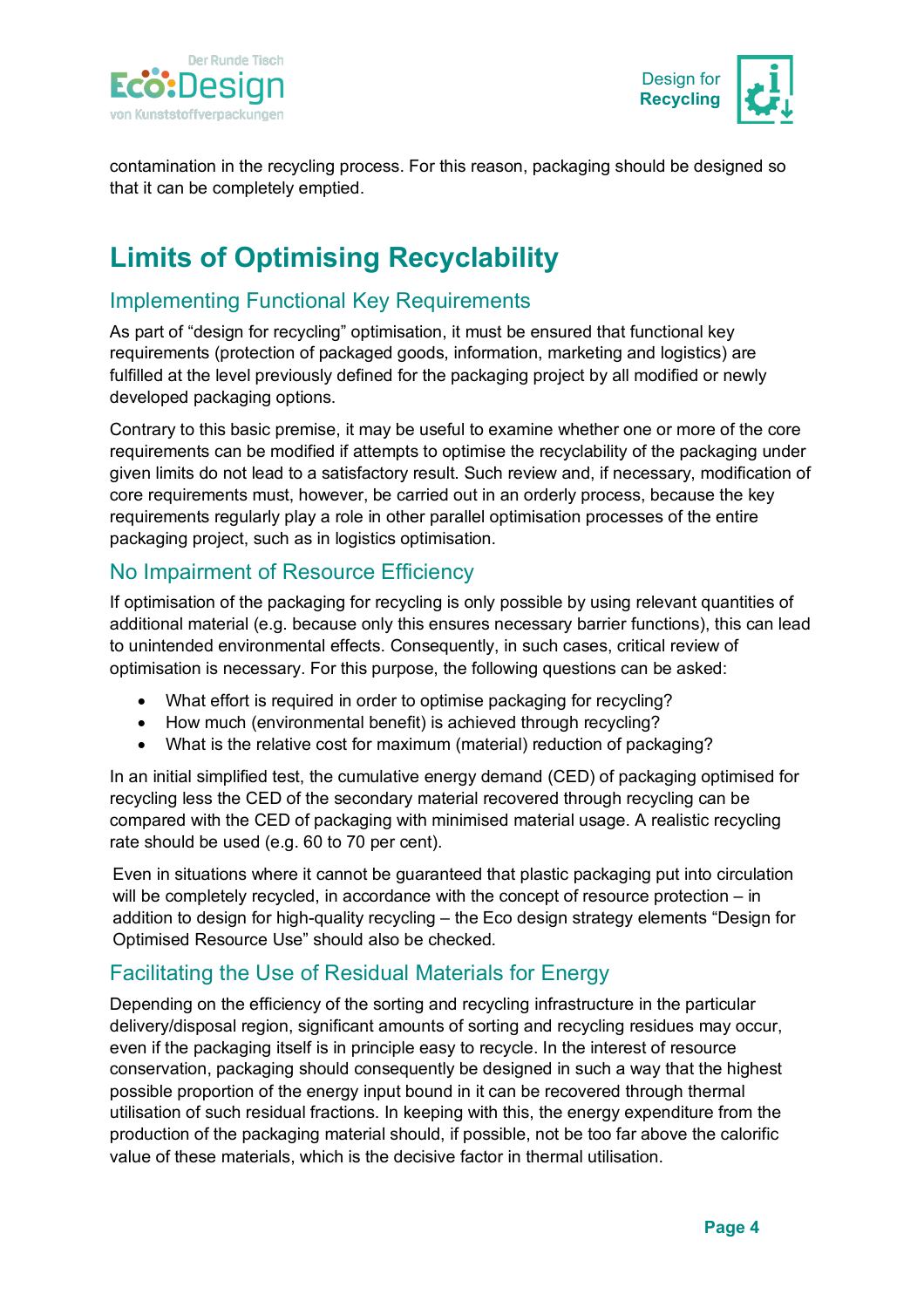



Consequently, for example, the use of materials that contribute nothing to thermal utilisation or even interfere with it should be avoided. For instance, this applies to layers of metallic laminate.

# **Procedure**

In order to complete a review of a packaging option with regard to high-value recycling optimisation as part of an Eco design project, **four review steps** must be completed while carrying out the procedure described above:

- 1) **Reviewing the underlying framework conditions** of the end-of-life situation of the packaging in the various regions of use
- 2) **Reviewing recyclability** in reference to the existing sorting and recycling structures
- 3) **Reviewing energy recovery useability** of waste/scrap from sorting and recycling
- 4) **Reviewing a reduction of substance risks due to improper disposal**

# Step 1: Reviewing the underlying framework conditions

At the outset, it must be checked whether there is any functioning waste collection system in the intended delivery region(s). An (orderly) waste collection system is a prerequisite for subsequent recycling. One general indicator of functioning waste disposal can, for instance, be that more than 90 per cent of household waste can be disposed of in an orderly manner. Furthermore, for effective recycling, it is important to ensure that a majority of waste packaging is sorted into separate fractions for recycling.

If the questions outlined for the (individual) delivery regions are answered in the negative, intensive consideration should be given to whether private collection and sorting structures can be set up. If necessary, these can be established in cooperation with other market players and possibly increased in their effectiveness by further incentives (such as deposit solutions).

Packaging that can be recycled well even using simple techniques ("recycling ready") also provides important incentives for regional players to set up appropriate recycling structures. It is important that there are functioning recycling/marketing streams for all materials in the packaging (polymers).

| <b>Question</b>                                                                                                 | <b>Instructions</b>                                                                                                                                                                                                                                                                                                                                        | <b>Result</b>    |
|-----------------------------------------------------------------------------------------------------------------|------------------------------------------------------------------------------------------------------------------------------------------------------------------------------------------------------------------------------------------------------------------------------------------------------------------------------------------------------------|------------------|
| Is there a functioning<br>waste collection system in<br>the supply region?                                      | If YES: continue.<br>If NO: reconsider the decision to deliver to the region. Set<br>up a private collection system (for example, a private<br>deposit system).<br>If necessary, state reasons and continue.                                                                                                                                               | [Please fill in] |
| Are plastics in the total<br>packaging waste material<br>being sorted into separate<br>fractions for recycling? | If YES: continue.<br>If NO: consider setting up your own sorting/collection<br>system.<br>Check whether there may be an incentive for establishing<br>sorting and recycling processes in the supply region<br>through the use of recycling ready packaging (i.e. strict<br>application of step 2).<br>Depending on regional disposal structures, packaging | [Please fill in] |

The following are the review questions for the corresponding checklist: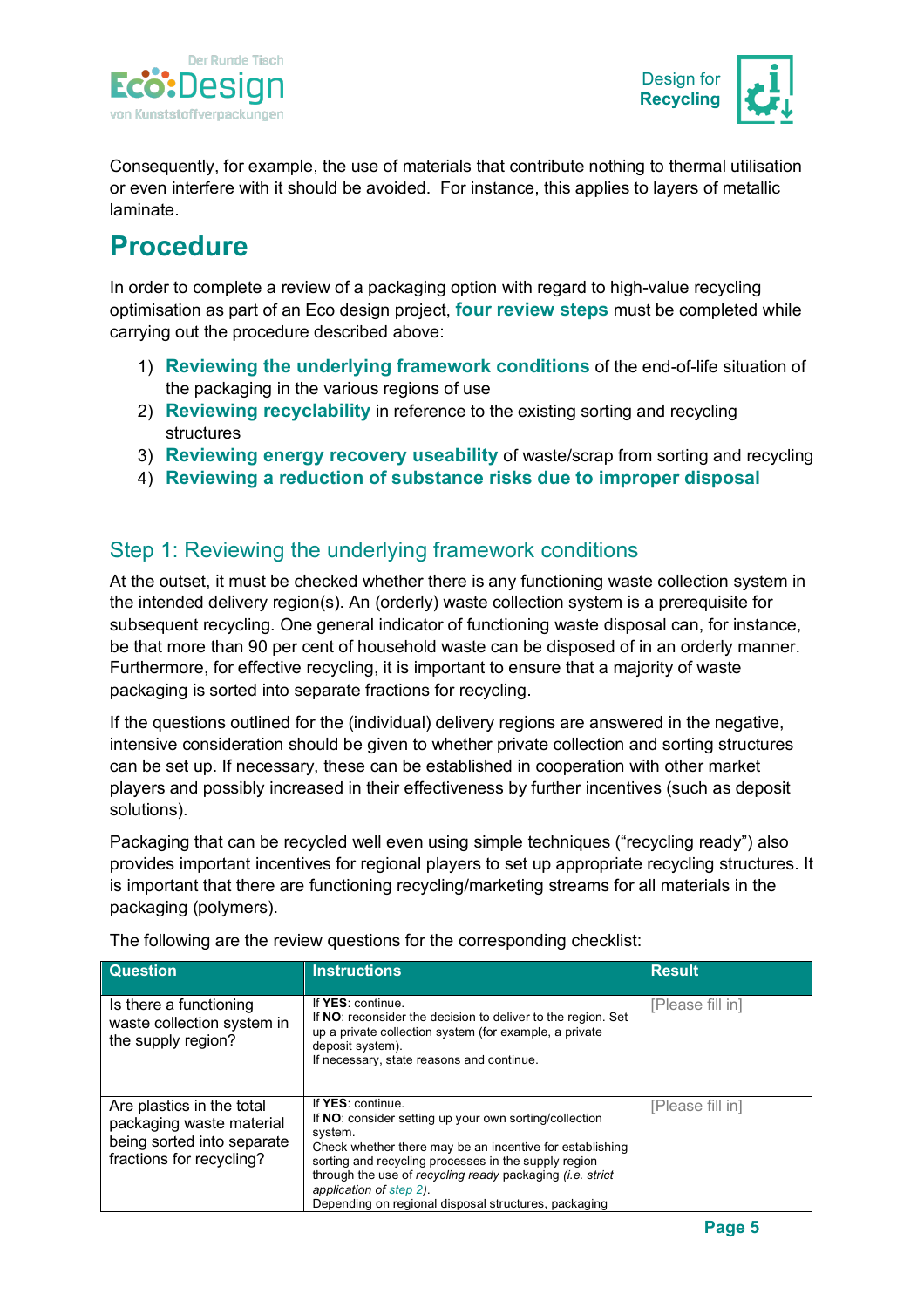



| <b>Question</b>                                                                                           | <b>Instructions</b>                                                                                                                                                                                                       | <b>Result</b>    |
|-----------------------------------------------------------------------------------------------------------|---------------------------------------------------------------------------------------------------------------------------------------------------------------------------------------------------------------------------|------------------|
|                                                                                                           | should also be designed for energy production <i>(i.e.</i><br>application of step 3) or in the case of poorly developed<br>forms of disposal with exceptionally low levels of<br>pollutants (i.e. application of step 4). |                  |
| Is there an established<br>recycling stream for the<br>main plastic material (in<br>the recovery region)? | If YES: continue (step 2).<br>If NO: select another primary plastic material for which a<br>recycling stream exists in the supply region. Then<br>continue (step 2).                                                      | [Please fill in] |

As a result of these review steps, the waste disposal situations in the various supply regions and existing approaches to improvements to the situation that might be necessary have been examined and, if applicable, implemented.

### Step 2: Reviewing Recyclability

Following an assessment of the basic conditions for the collection, sorting and recycling infrastructure in step 1, step 2 aims at establishing the prerequisites for successful sorting and high-quality recycling through a corresponding design of the packaging.

On the one hand, attention must be paid to suitable design (including labelling) of the packaging surface. This is a prerequisite in particular for correct disposal by the consumer but is also relevant for 'proper' sorting in sorting plants. Here, automated sorting technology detects the surface of the packaging, so that, for instance, an outer paper layer (or paper sleeve) can lead to incorrect sorting.

On the other hand, with regard to the actual recycling process:

- the materials used (i.e. the type of polymers and non-plastic components)
- material combinations (e.g. composite materials) that are difficult to or cannot be separated
- possible disruptions of the recycling process or the remnants of the recycling materials (e.g. from dyeing, ink adhesions or adhesive and foreign material residues) and
- avoidable fragmentation into very small parts

should all be tested and modified by means of appropriate optimisations in order to make them suitable for recycling.

It is a good idea to carry out this review of recyclability and further optimisation using tools or checklists that take into account the existing sorting and recycling structures in the particular disposal region or with the aid of experts familiar with these framework conditions.

The decisive review questions in the checklist for checking the recyclability of the packaging itself are shown below.

| <b>Question</b>                                                                                                          | <b>Instructions</b>                                                  | <b>Result</b>    |
|--------------------------------------------------------------------------------------------------------------------------|----------------------------------------------------------------------|------------------|
| Have readability and<br>comprehensibility of information on<br>the packaging regarding proper<br>disposal been improved? | If YES: document changes made and continue.<br>If NO: state reasons. | [Please fill in] |
| Is the surface of the packaging<br>designed in such a way that the                                                       | If YES: document changes made and continue.<br>If NO: state reasons. | [Please fill in] |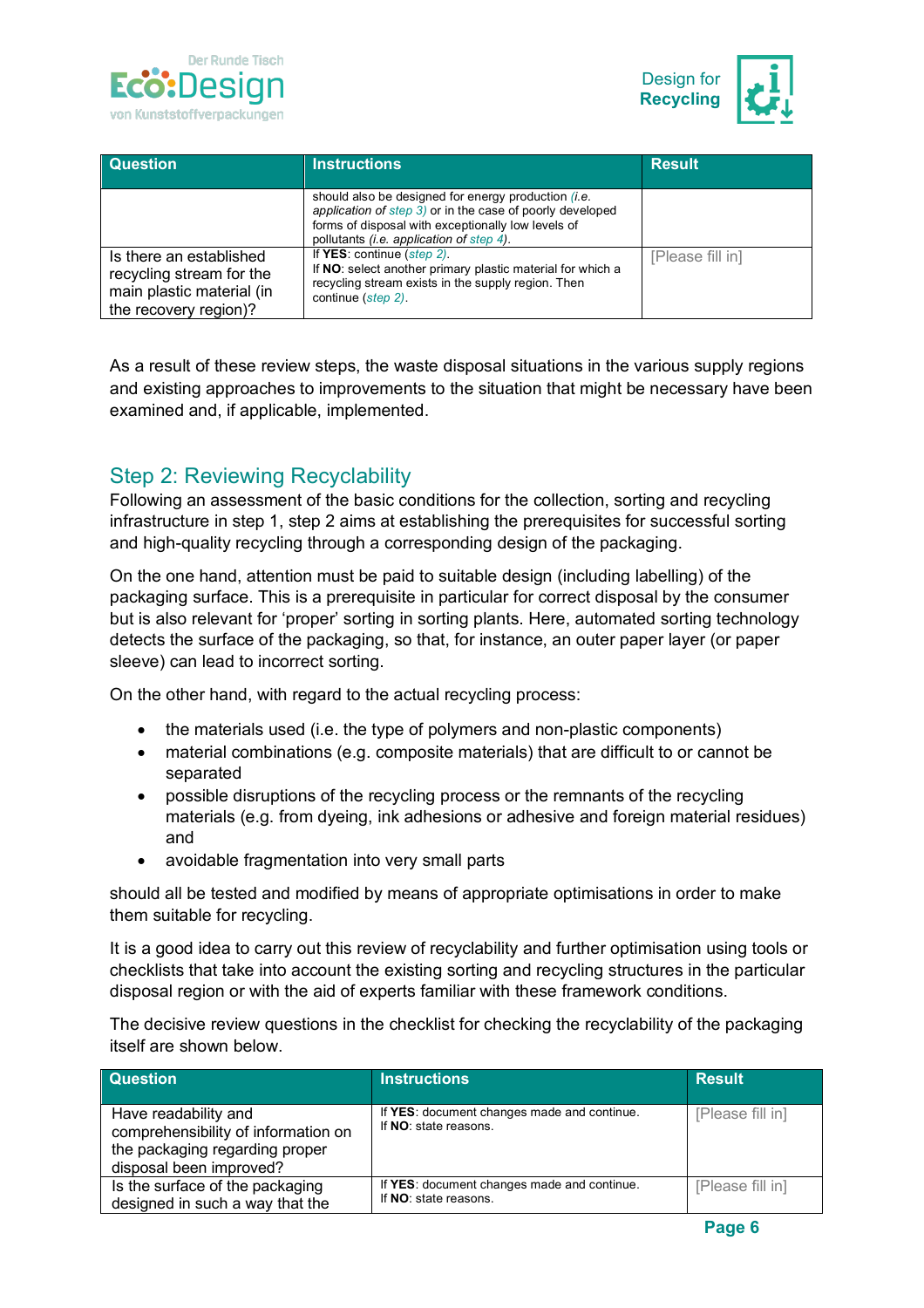



| <b>Question</b>                                                                                                         | <b>Instructions</b>                                                                                                                                                                                                 | <b>Result</b>    |
|-------------------------------------------------------------------------------------------------------------------------|---------------------------------------------------------------------------------------------------------------------------------------------------------------------------------------------------------------------|------------------|
| consumer/user can identify it as<br>plastic?                                                                            |                                                                                                                                                                                                                     |                  |
| Has (if necessary) the surface of the<br>packaging been adapted to enable<br>sorting into the plastics fraction?        | If YES: document changes made and continue.<br>If NO: state reasons.                                                                                                                                                | [Please fill in] |
| Can other polymers be used in order<br>to increase recyclability?                                                       | If YES: document changes made and continue.<br>If NO: state reasons.                                                                                                                                                | [Please fill in] |
| Can the number of different<br>polymers (taking the previous<br>question into account) be reduced?                      | If YES: document changes made and continue.<br>If NO: state reasons.                                                                                                                                                | [Please fill in] |
| Have material combinations that are<br>incompatible with recycling been<br>avoided?                                     | If YES: document changes made and continue.<br>If NO: state reasons.                                                                                                                                                | [Please fill in] |
| Has the pigmentation or dyeing of<br>the packaging been reduced?                                                        | If YES: document changes made and continue.<br>If NO: state reasons.                                                                                                                                                | [Please fill in] |
| Has the pollution of the recycling<br>material stream with dyes, glues and<br>foreign material residue been<br>reduced? | If YES: document changes made and continue.<br>If NO: state reasons.                                                                                                                                                | [Please fill in] |
| Has a compartmentalised design of<br>the packaging been avoided?                                                        | If YES: document changes made and continue.<br>If NO: state reasons.                                                                                                                                                | [Please fill in] |
| Has it been determined that the<br>packaging was recycling ready?                                                       | If YES: the packaging has a recycling-ready design.<br>If NO: if necessary, modify the key requirements or<br>review the design leeway and carry out recursion.<br>Otherwise, the packaging is not recycling ready. | [Please fill in] |

As a result of this review step, one or more packaging solutions which have (also) been tested for recyclability and, if necessary, modified are available => "recycling ready".

# Step 3: Reviewing Energy Recovery Useability

In the final step, not only is a review carried out to determine whether efficient energy recovery useability is possible with materials such as sorting and recycling residues, but also whether the risks of improper disposal exist and have been avoided as far as possible. The latter is particularly relevant for supply and disposal regions with imperfect disposal structures.

An appropriate standard for testing the efficiency of orderly thermal utilisation (e.g. in an incineration power plant) is the ratio of the energy used in the extraction and production of the packaging materials – expressed as "cumulative energy demand" (CED) – to the calorific value for thermal utilisation – expressed as "lower calorific value" (LCV). Both values can normally be provided by the subsuppliers. However, they are usually also included in the information about the material in life cycle assessment databases.

| <b>Question</b>                                                        | <b>Instructions</b>                                                                                                                                | <b>Result</b>    |
|------------------------------------------------------------------------|----------------------------------------------------------------------------------------------------------------------------------------------------|------------------|
| Has the calorific value/CED<br>ratio of the packaging been<br>checked? | For a calorific value/CED > 50%: the packaging is able<br>to make a worthwhile contribution to energy recovery<br>when used in appropriate plants. | [Please fill in] |
|                                                                        | For a calorific value/CED <50 %; continue to the next<br>question.                                                                                 |                  |

The following checklist has the corresponding review questions.